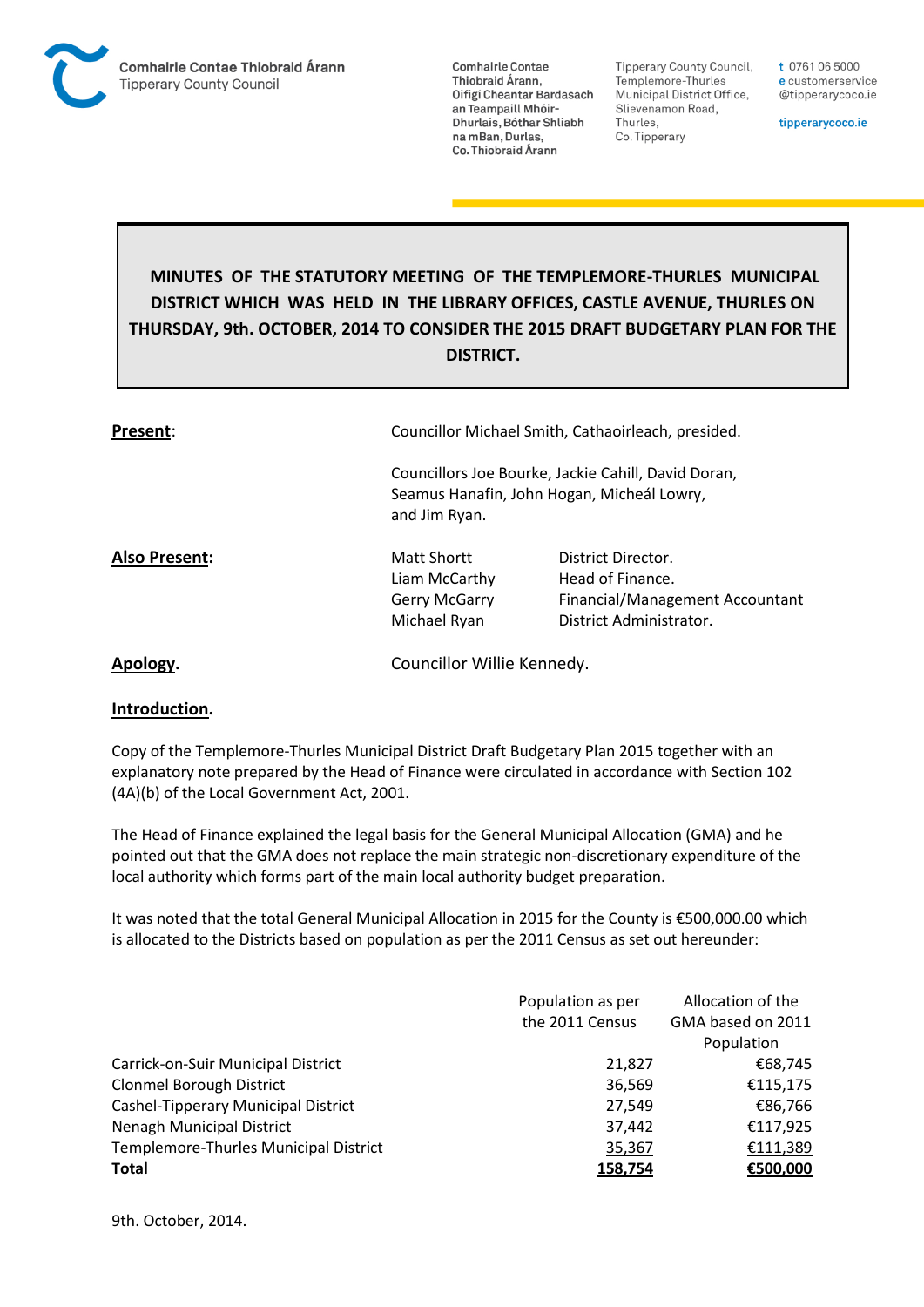

**Comhairle Contae** Thiobraid Árann, Oifigí Cheantar Bardasach an Teampaill Mhóir-Dhurlais, Bóthar Shliabh na mBan, Durlas. Co. Thiobraid Árann

**Tipperary County Council,** Templemore-Thurles Municipal District Office, Slievenamon Road, Thurles, Co. Tipperary

t 0761 06 5000 e customerservice @tipperarycoco.ie

tipperarycoco.ie

| TEMPLEMORE-THURLES MUNICIPAL DISTRICT DRAFT BUDGETARY PLAN 2015 |                           |  |
|-----------------------------------------------------------------|---------------------------|--|
|                                                                 | €                         |  |
|                                                                 | <b>Municipal District</b> |  |
| <b>General Municipal Allocation</b>                             | 111,389                   |  |
|                                                                 |                           |  |
| Total (A)                                                       | 111,389                   |  |
| <b>Details of Proposed Expenditure</b>                          | <b>Municipal District</b> |  |
|                                                                 | proposed expenditure      |  |
| <b>Housing Estates</b>                                          |                           |  |
| Roads / Footpaths                                               | 25,000                    |  |
| Approach Roads                                                  | 20,000                    |  |
| <b>Tidy Towns Initiative</b>                                    | 26,389                    |  |
| Sports / Recreation Grants                                      | 20,000                    |  |
| Civic Awards                                                    | 15,000                    |  |
|                                                                 | 5,000                     |  |
| <b>Relevant Gross Expenditure (B=A)</b>                         | 111,389                   |  |

Members queried the basis for the allocation of Budgets for services which will be delivered at District level and asked if they will have a role in the allocation of funding for specific projects.

They highlighted the following items of concern:

- The reduction in the level of maintenance being carried out to Council houses.
- The continuation of christmas lights in Thurles, Templemore and Roscrea and the demand for christmas lights in the villages.
- The continuation of the Thurles grants scheme and grasscutting in housing estates throughout the District.
- Hedge cutting and maintenance of rural roads.

The District Director advised that:

- The allocation of the €111,389.00 is additional funding which will come to the District over the 2014 Budget Allocations.
- The Chief Executive is required under the Local Government Reform Act 2014, following the adoption of the overall budget by the County Council, to prepare a schedule of proposed Municipal District Works to be carried out during the financial year.
- The Schedule will be circulated to the District Members for consideration and adoption with or without amendment.
- The Schedule of Municipal District Works will be similar to the Roadworks Programme which was presented to the Area Committees for agreement and adoption.

The Members noted the position.